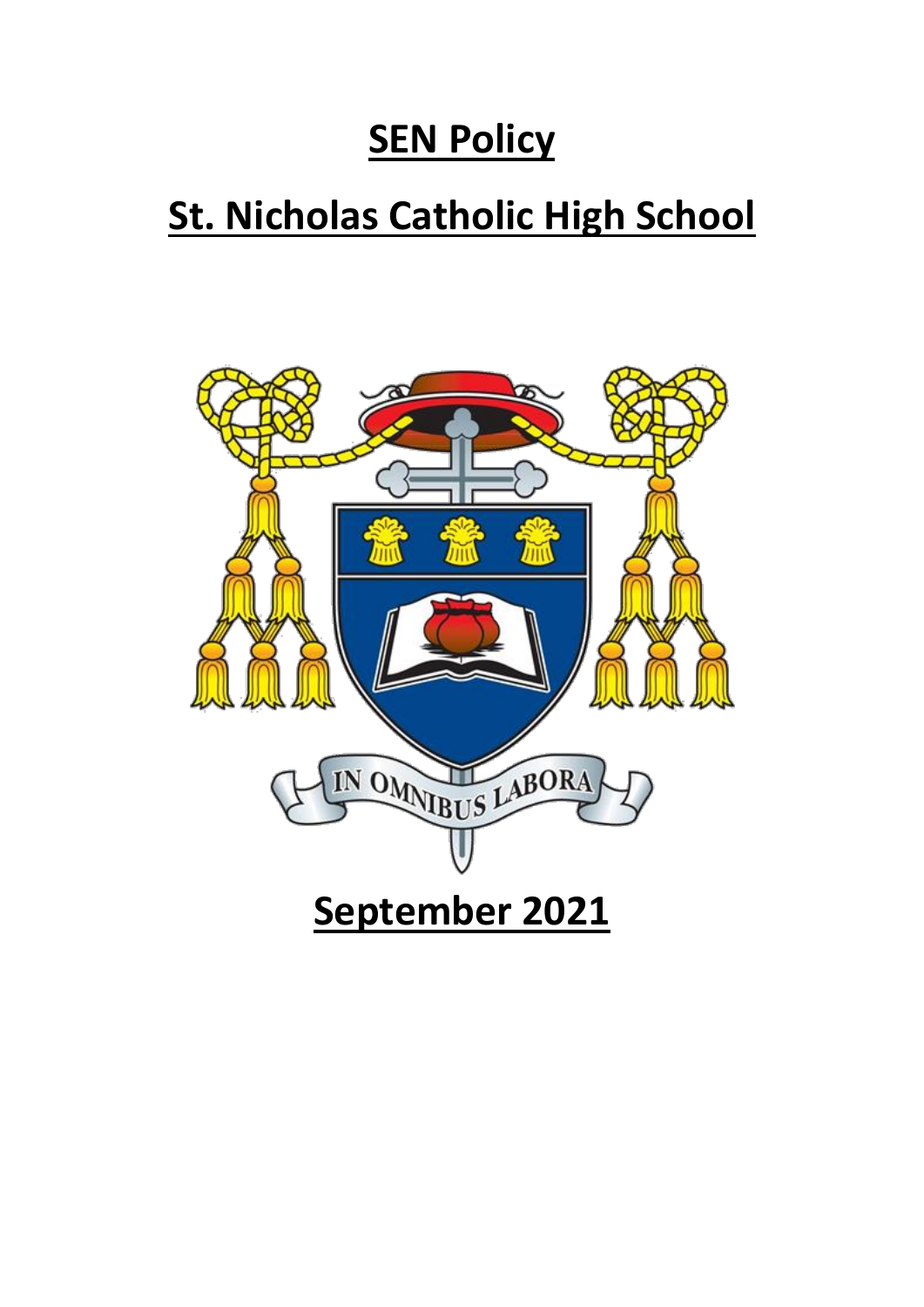# **1. Background**

This policy should be read in conjunction with the Equal Opportunity Policy.

At St. Nicholas Catholic High School, 'who' our students become is as important to us as 'what' they become. Gospel values permeate all the work undertaken in the school and students are encouraged to recognise the importance of education in their own fulfilment as valued individuals for the betterment of society. Our school is an inclusive learning community which endeavours to take all practical steps to ensure that the curriculum, environment and facilities are accessible to all pupils, staff and visitors.

SEND refers to a Special Educational Need and Disability. A person has SEND if they have a learning difficulty or disability which calls for special educational provision to be made for him or her. At compulsory school age this means he or she has a significantly greater difficulty in learning than the majority of others the same age. Similarly, the child might have a disability which prevents or hinders him or her from making use of facilities of a kind generally provided for others of the same age in mainstream schools (taken from 2015 SEN Code of Practice: 0 to 25 Years).

All pupils, regardless of circumstance, should have access to the entire breadth of the curriculum and teaching which is appropriate for their needs and abilities. This includes physical access, within the constraints of the buildings, and technical features to support, for example, visual and hearing impairment. There is also provision for the appropriate, safe, respectful and suitably supported environments for all activities for all pupils. We aim to put in place the necessary resources to enable pupils to participate and achieve, regardless of their personal challenges.

# 2. **Principles**

Working practices are based on two principles:-

Inclusion - this means that all pupils who are able to benefit from mainstream education, and choose St. Nicholas Catholic High School, should be enabled to do so. For some, this will mean receiving support appropriate to their needs, for varying periods of time. The support may be in class, to assist in gaining full access to the curriculum, or by withdrawal for periods of time to receive targeted support in order to address specific challenges to learning which are more appropriately managed individually. Withdrawal will be kept to a minimum to avoid unnecessary disruption to the continuity of learning. Some pupils may receive support outside of lessons, for example, for physical access.

Personalisation - this means that the needs of the pupil should drive the allocation of support. For each pupil, across the range of special educational needs, individual learning plans, with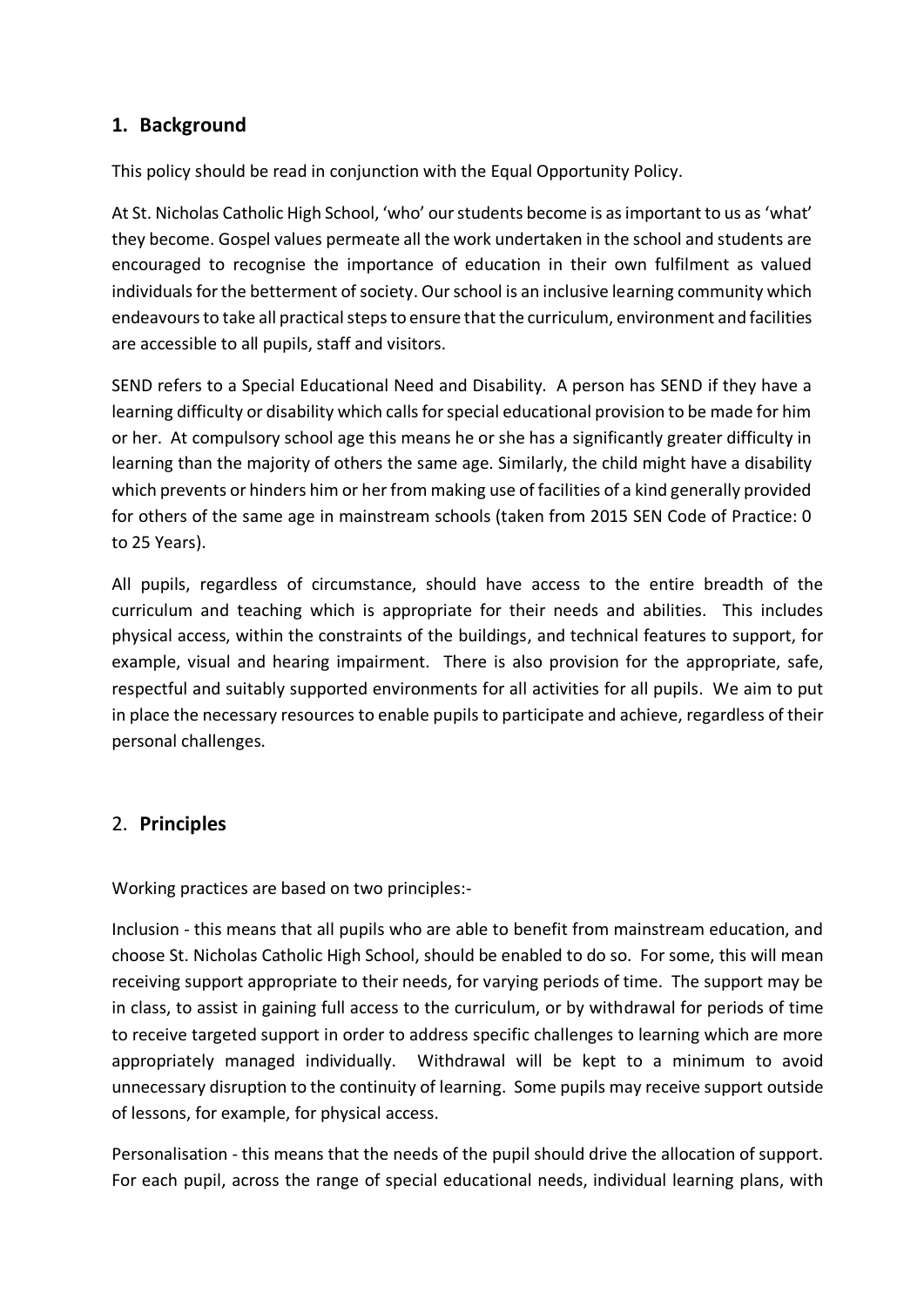specific targets and associated entitlement to support are devised. These are agreed with the pupil and her parents/guardians and are regularly reviewed. At St. Nicholas Catholic High School we aim to achieve the following outcomes for all of our pupils: being healthy; staying safe; enjoying and achieving, making a positive contribution and economic well-being (Every Child Matters 2003).

Where a child has SEN we endeavour to remove the barriers to their learning, as far as possible, so that they can achieve to the best of their ability. Our vision for children with special educational needs and disabilities is the same as for all children and young people – that they achieve well in their early years, at school and in college, and lead happy and fulfilled lives (SEND Code of Practice, 2015).

Pupils identified as having special needs are, as far as is practicable, fully integrated into mainstream classes. Every effort is made to ensure that they have full access to the National Curriculum and are fully integrated. We appreciate that often pupils who have special needs or who are vulnerable have low self-esteem. All staff are encouraged to deal positively and pro-actively with all pupils' needs. We recognise that there are additional safeguarding challenges for children with SEN and disabilities including: awareness that their behaviour, mood and injury may relate to possible abuse and not just their SEN or disability; they may be at higher risk of peer group isolation; they may experience a disproportionate impact of bullying and/ or may have difficulties with communication.

# **3. Aims**

Our SEN policy aims to: Set out how our school will support and make provision for pupils with SEN. Explain the roles and responsibilities of everyone involved in providing for pupils with SEN.

This policy has regard to all relevant local and national policies and codes of practice to ensure that our provision is in line with best current practice. We will refer in particular to:-

- ➢ Children and Families Act 2014 Part 3 of the Children and Families Act 2014, sets out schools' responsibilities for pupils with SEN and disabilities
- $\triangleright$  SEND Regulations 2014 Which set out schools' responsibilities for Education, Health Care Plans (EHCPs), SEN co-ordinators (SENCOs) and the SEN Information Report.
- ➢ SEND Code of Practice 2015
- ➢ Equality Act 2010
- ➢ Education Act 1996, Sections 316 and 316A

All students are entitled to access the full school curriculum and to take part in every aspect of school life unless there is a specified modification or disapplication outlined in an individual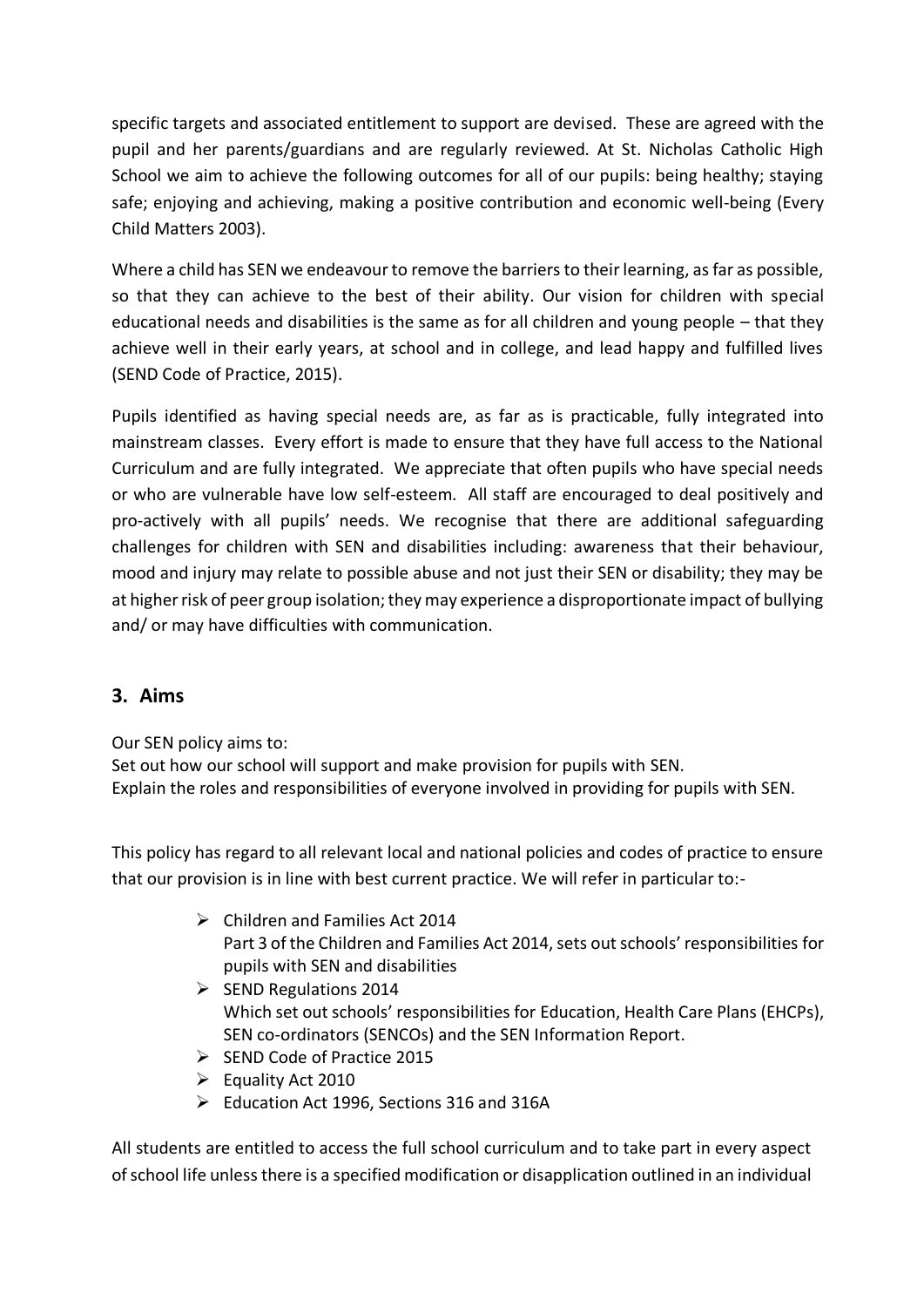student's EHCP. Even in these cases, the necessary intervention is put in place to encourage an inclusive education.

- All pupils are valued equally, irrespective of their backgrounds or their abilities.
- All pupils have equal access to a broad and balanced curriculum which is differentiated to meet individual needs and abilities.
- The aims of education for all pupils will be the same.
- It is the responsibility of every member of staff to identify and meet the needs of their pupils.
- Every pupil is entitled to have their particular needs recognised and addressed.
- High quality support is offered to ensure that all needs are met.
- Opportunities are maximised to enable pupils with special educational needs to join in with all the activities available.
- Consideration of SEN crosses all areas of the curriculum and all aspects of teaching and learning.
- SEN provision is more effective if pupils and their parents/guardians are involved.
- Provision for our pupils with special needs is part of a continuous cycle of assessment and review.

# **4. Practice**

# **4.1 Arrangements for co-ordinating inclusion and Special Educational Needs provision**.

SEN provision is an integral part of the St. Nicholas Catholic High School Development Plan and forms part of a coherent provision which will ensure that the needs of all pupils are identified, assessed, supported and monitored. Every Development Plan contains a section which ensures that this key element continually progresses, identifying resources and opportunities to support this. The Headteacher, Governors and the SENCO work closely to ensure that each pupil has the opportunity to develop their potential to its maximum. All staff work cooperatively together to ensure that all pupils' needs are met.

## **4.2 Admission arrangements**.

The web-site details the admission policy for pupils with SEN. It also includes details of the arrangements for the admission of disabled pupils; the steps taken to prevent disabled pupils from being treated less favourably than other pupils; and the facilities provided to assist access by disabled pupils (disabled pupils meaning pupils who are have a physical or mental impairment that has a 'substantial' and 'long-term' negative effect on their ability to do normal daily activities, Equality Act 2010). Pupils with SEN are admitted on an equal basis with others in accordance with the admissions policy.

Where a Local Authority proposes to name the school in an Education and Health Care Plan (EHCP), the school shall consent to being named, except where admitting the pupil would be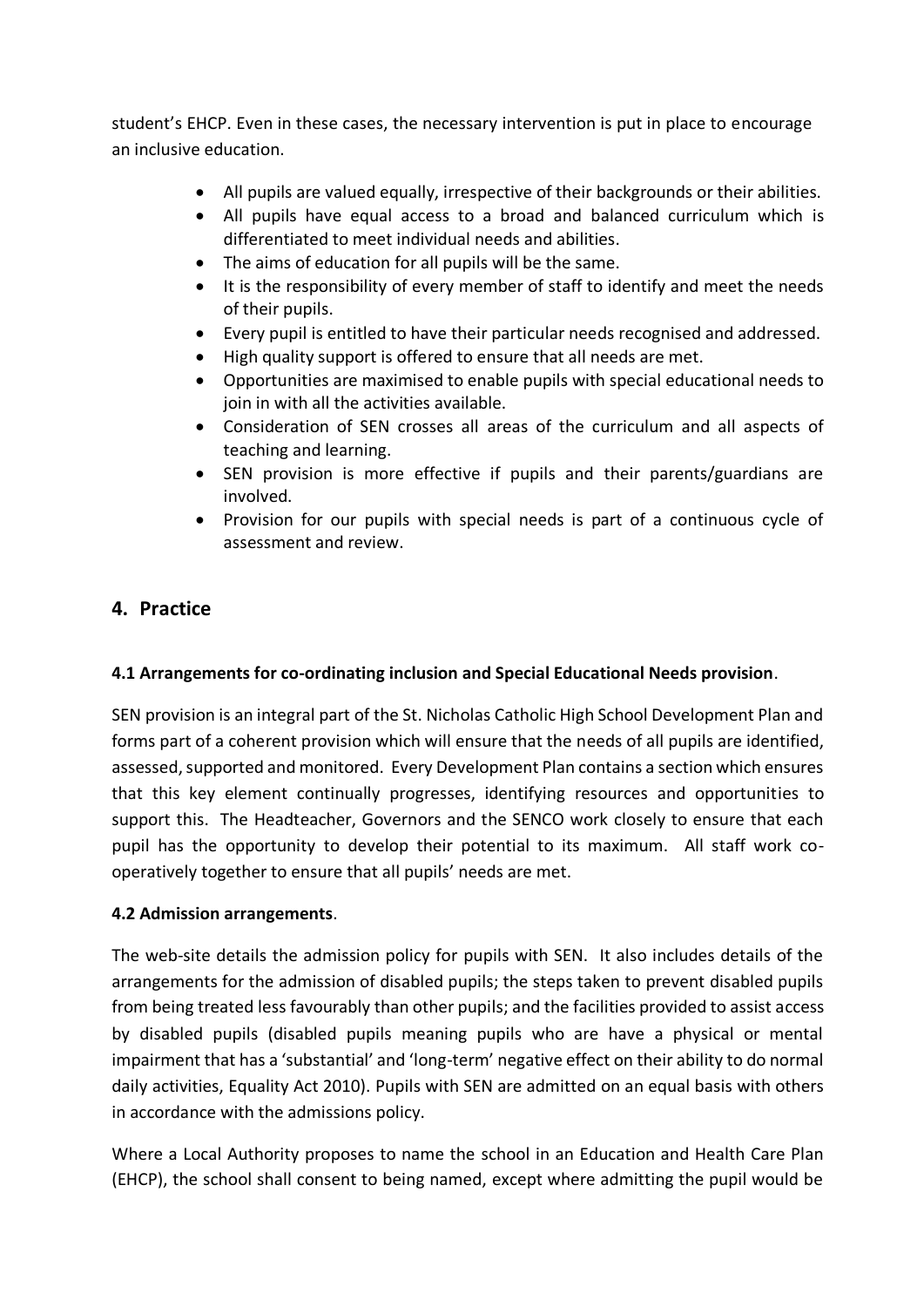incompatible with the provision of efficient education for other pupils and where no reasonable steps may be made to secure compatibility. In deciding whether a pupil's inclusion would be incompatible with the efficient education of other pupils, regard will be paid to the relevant guidance issued by the Secretary of State to Schools. In the event of any disagreement between the school and the LA over the proposed naming of the school in an EHCP, the school may ask the Secretary of State to determine whether the school should be named. The Secretary of State's determination shall, subject only to any right of appeal which any parent/carer of the pupil may have to the Special Educational Needs and Disability Tribunal (SENDIST), be final.

If a parent/carer of a pupil in respect of whom an EHCP is maintained by the LA appeals to SENDIST either against the naming of the school in the pupil's EHCP or asking the tribunal to name the school, then the decision of the Tribunal on any such appeal shall be binding and shall, if different from that of the Secretary of State, be substituted for the Secretary of State's decision.

Where the school has consented to be named in a pupil's EHCP, or the Secretary of State or SENDIST have determined that it should be named, the school shall admit the student not withstanding any provision of this agreement.

If a child is formally identified as having SEN or SEND by an external agency, they are placed on the SEN register. If they are achieving a considerably lower level than usual within the national expectations for their age, a decision may be made to request a formal assessment for an Education Health Care Plan (EHCP). On gathering all relevant advice about a student's progress the SEN team may request an EHCP outlining outcomes required and additional provision to be provided.

Wherever possible students with SEND are taught in mainstream lessons and follow the usual timetable for their teaching group. In order to facilitate this, they may be supported by a Teaching Assistant in addition to the differentiated provision provided by the teacher. Where it is judged to be more effective, the student may be withdrawn from certain lessons to facilitate small group or one to one teaching.

All class teachers have a summary of the needs of each child with SEND for effective learning. They are also supplied with a list of SEND students in the school and additional SEND information where appropriate e.g. characteristics of dyslexia, etc.

## **4.3 Specialist SEN provision**

The SEN staff information lists several impairments, their identification and support:-

- Dyslexia
- Dyspraxia
- Asperger's Syndrome
- Autistic Spectrum Disorders
- Speech and language difficulties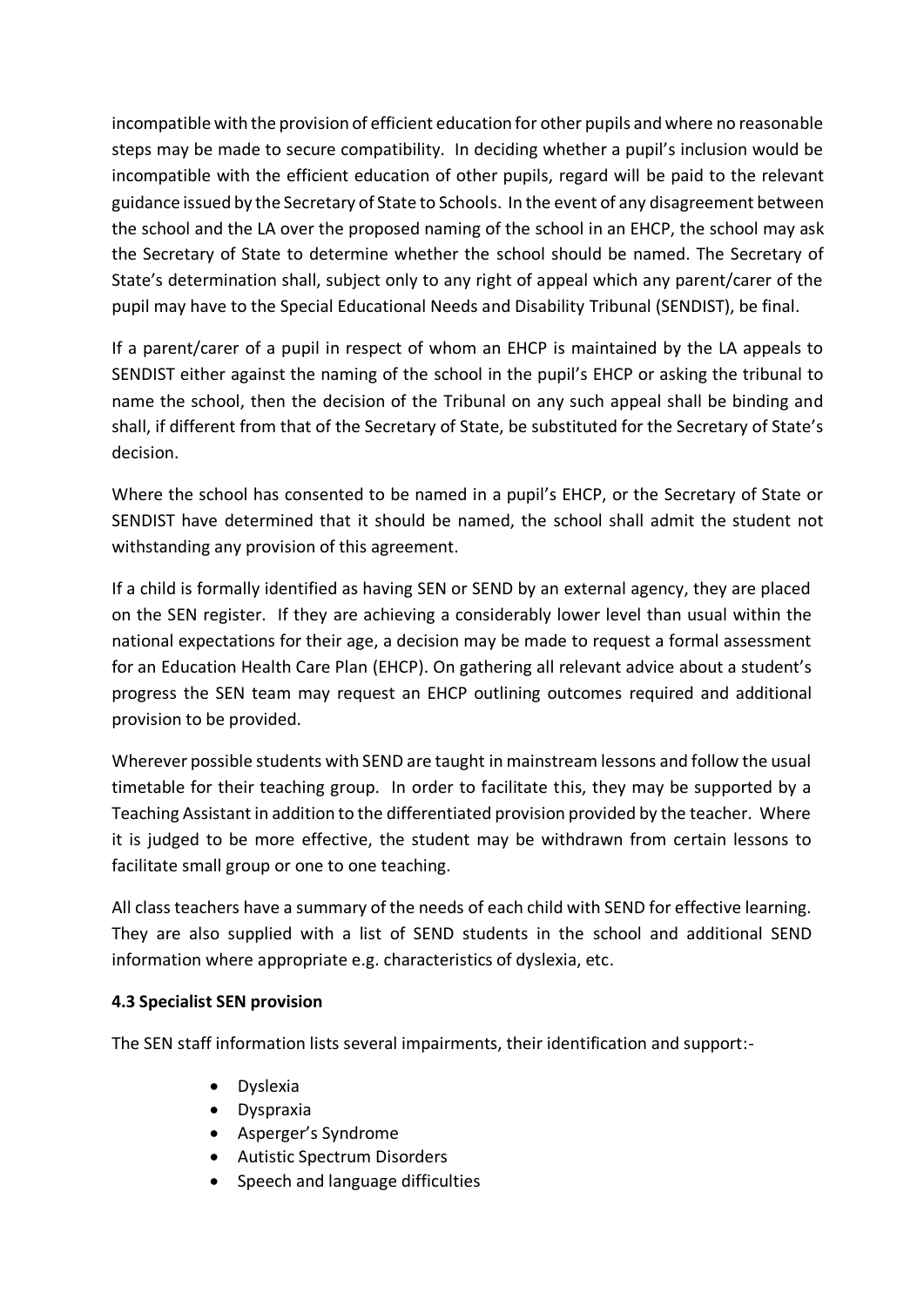- Social, emotional and mental health difficulties
- Attention Deficit Hyperactive Disorder (ADHD)
- Hearing Impairment
- Visual Impairment
- Irlen's Syndrome
- Medical needs
- Complex needs

This list is merely an illustration and does not limit the support which the school will provide.

## **4.4 Facilities for those with SEN or who are disabled**

As far as possible, within the constraints that the building sets, we will ensure that the needs of all pupils, staff and visitors are catered for, to ensure that all can participate in education of the very highest quality. Wherever possible, the accommodation will be adapted to ensure full access to every area. While a number of impairments have been identified above, the school will not be limited solely to these. The SEN department will have the capacity to enable professionals from a wide range of agencies to assess and assist pupils in the most appropriate way.

Guidance from the DfE is followed to ensure that all pupils' needs are met. Further details on how resources are allocated to pupils with special needs are included in the Annual Report.

### **4.5 Identification and review of student needs**

**Categories of Special Educational Need** - The current Code of practice does not assume that there are hard and fast categories of special educational need, but recognises that pupils' needs and requirements fall into four broad areas:-

- Communication and interaction e.g. Autistic Spectrum Disorders, speech and language difficulties.
- Cognition and Learning e.g. Dyslexia, slow processing speeds.
- Social, emotional and mental health eg. ADHD, anxiety.
- Sensory and/or physical e.g. hearing/ vision difficulties.

The SEN Code of Practice 2015 makes it clear that all teachers are responsible for identifying pupils with special needs and, in collaboration with the SENCO, will ensure that those pupils requiring different or additional support are identified at an early stage. Assessment is the process by which these pupils can be identified. Whether or not a pupil is making adequate progress is seen as a significant factor in considering the need for special needs provision.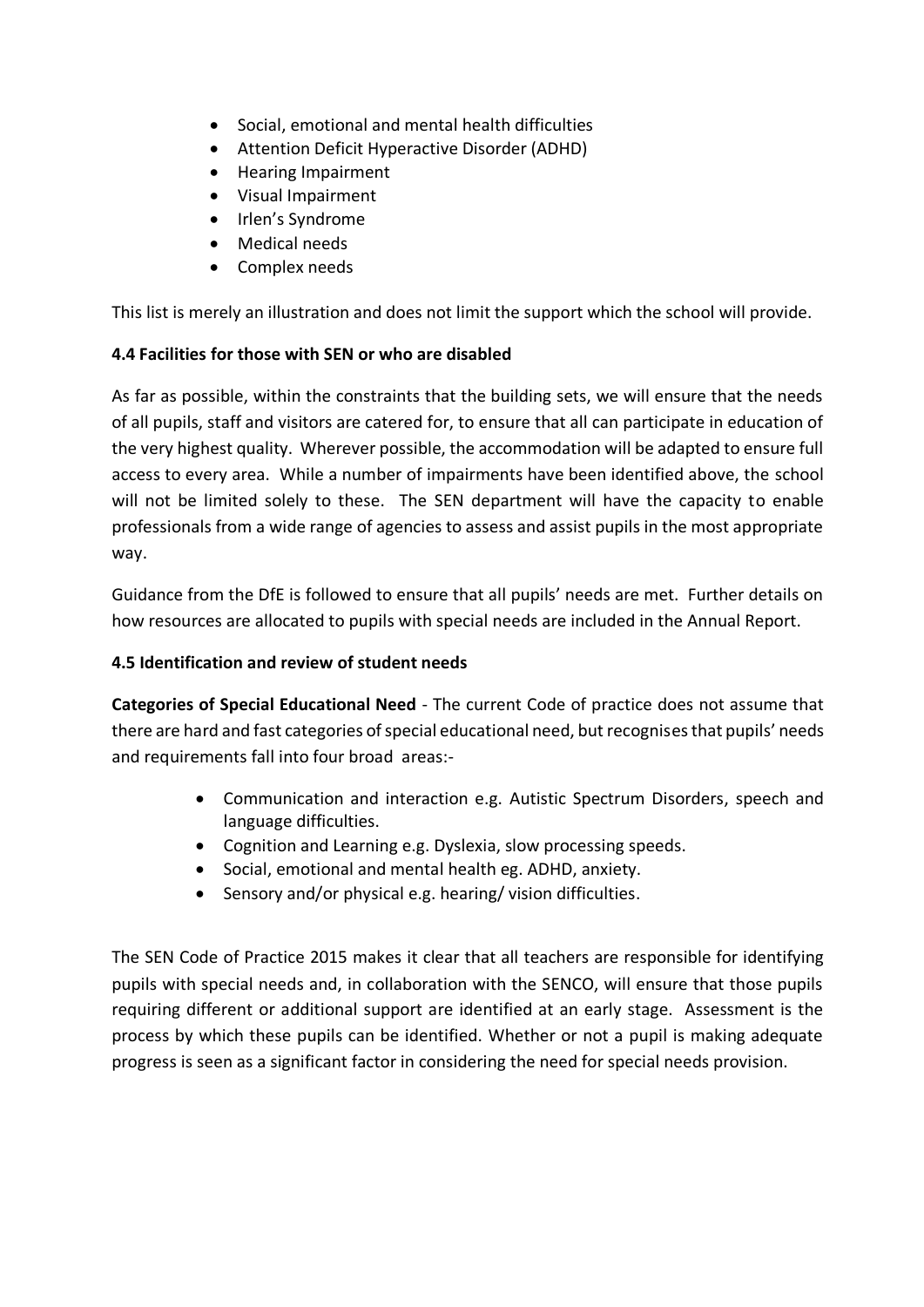# **4.6 Early Identification**

Early identification of special needs is a priority. Appropriate screening and assessment tools will be used, and progress will be ascertained through:-

- Evidence obtained by teacher observation/assessment from feeder schools and observations in the classroom at St. Nicholas Catholic High School.
- Performance in class assessments, judged against school assessment criteria.
- Progress in relation to SATs/ baseline testing.
- Other testing or screening, for example to ensure that access arrangements for extra considerations in examinations can be made; or to determine if a pupil is experiencing social, emotional or mental health difficulties.

# **4.7 SEN Provision**

On entry in Year 7 or Year 12, each pupil's attainment will be assessed in order to ensure continuity of learning from either the primary or secondary school. For those pupils with identified special needs, the Head Teacher, SENCO and other colleagues as appropriate will:-

- Use the information from the feeder school to shape the curriculum and pastoral provision, in line with the Code of Practice 2015.
- Note areas where the pupil requires support.
- Ensure regular observations/assessments to provide regular feedback on achievements/ experiences, in order to plan the next steps in learning.
- Ensure pupils have the opportunity to demonstrate knowledge and understanding.
- Involve pupils in planning and agreeing targets.
- Involve parents/carers.

# **4.8 Main methods of provision**

- Full time education in the classroom, with additional help and support from the teacher by a differentiated curriculum.
- Periods of withdrawal to work with support staff.
- Support in class with adult assistance.
- Support from specialists in class or as part of a withdrawal programme.
- Help for parents/carers in contacting/arranging for specialist provision.

# **4.9 Monitoring progress**

Progress is the crucial factor in determining the need for additional support. Adequate progress is that which:

- Narrows the attainment gap between pupils and peers.
- Prevents the attainment gap widening.
- Is equivalent to that of peers starting from the same baseline but less than the majority of peers.
- Equals or improves upon the pupil's previous rate of progress.
- Ensures full curricular access.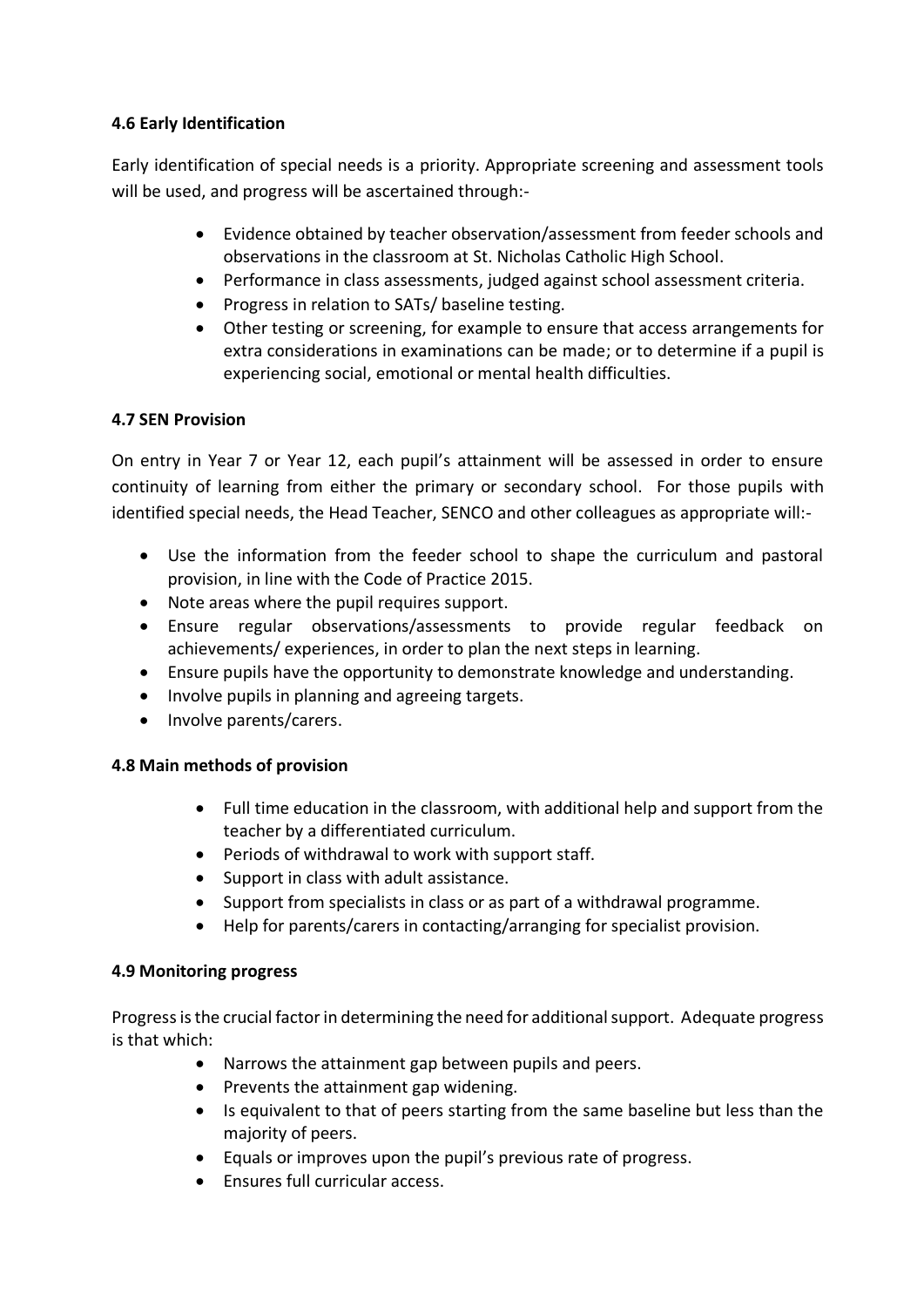- Shows an improvement in self-motivation and social or personal skills.
- Shows improvement in behaviour.
- Is likely to lead to opportunities upon leaving school.

Where staff decide that a pupil's learning is unsatisfactory, the SENCO is to be consulted and the Head of Department or Head of Year informed. The SENCO and the teacher will review the approaches adopted. Where support additional to that of the normal class provision is required, it will be provided. Where concerns remain, despite sustained support, consideration will be given to requesting an assessment for an EHCP. Parents/carers will be fully consulted at each stage. Parents/carers also have the right to request an assessment for an EHCP.

## **4.10 Record Keeping**

Comprehensive records will be kept of the steps taken to meet pupils' individual needs. The SENCO will maintain the records and ensure access to them. In addition to the usual records the pupil's record will include:

- Information from previous phases/schools.
- Information supplied by parents.
- Information on progress and behaviour.
- Student's own perception of difficulties/progress.
- Any information from health/social services.
- Information from other agencies such as careers services.

Teaching pupils with special needs is the responsibility of all staff. The core of the teachers' work is a continuous cycle of planning, teaching, and assessing, taking into account the differences in pupils' interests, abilities and aptitudes. Some pupils may need increased levels of provision and support. The Code of Practice advocates a graduated response to meeting pupils' needs. When they are identified as having special needs, intervention will be as described in the three stages listed below.

#### **4.11 Stages of Support**

#### **Level 1 Support**

This support is characterised by interventions that are different from or additional to the normal differentiated curriculum. This action can be triggered through concern, supplemented by evidence that, despite receiving differentiated teaching, pupils:

- Make little or no progress.
- Demonstrate difficulty in developing numeracy or literacy skills.
- Show persistent emotional/behavioural problems, which are not affected by the strategies outlined in the School Expectations.
- Have sensory/physical problems, and make little progress despite the provision of specialist equipment.
- Experience communication and/or interaction problems and make little or no progress despite access to a differentiated curriculum.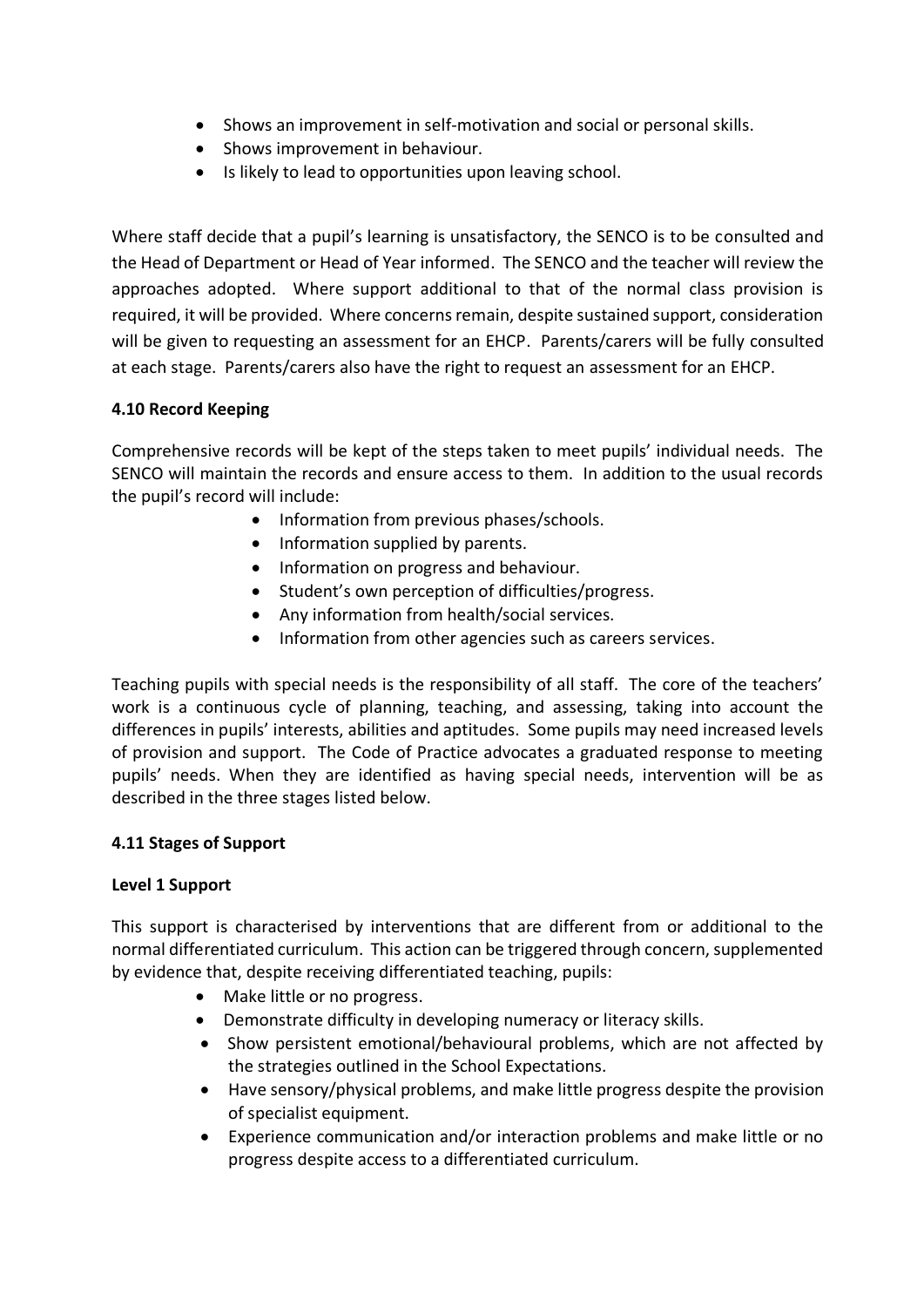If it is decided, after consultation with parents/carers, that additional support is required to make progress, the SENCO, together with staff, will support the assessment of the pupil and have an input in planning future support. Subject teachers will remain responsible for planning and delivering individualised programmes. Parents/carers will be kept informed of the action and results.

# *Use of staff within Level 1*

All staff have a responsibility in law to ensure that the needs of all pupils are met. Pupils identified to require support within Level 1 will receive help by the provision of learning experiences different to or in addition to the already differentiated curriculum, as part of mainstream lessons.

## *Nature of Intervention*

The SENCO, together with the subject teacher, will decide the action required to help the pupil's progress. The actions might be:

- Deployment of extra staff to work with the pupil.
- Provision of alternative learning materials/equipment.
- Group support.
- Provision of additional adult time to devise interventions and monitor effectiveness.
- Staff development/training to undertake more effective strategies.
- Access to local authority support services for advice on strategies, equipment or staff training.
- Access arrangements for exams, which are also using as a 'normal way of working'.

## **SEN Support**

This support is characterised by a sustained level of support and, where appropriate, the involvement of external services.

#### *Nature of Intervention*

This will usually be triggered through continued concern, supplemented by evidence that despite receiving differentiated teaching and a sustained level of support, a pupil:

- Still makes little or no progress in specific areas over a long period.
- Continues to work at levels considerably lower than expected.
- Continues to experience difficulty in developing numeracy/literacy skills.
- Has emotional/behavioural problems that often substantially impede personal learning or that of the group; this may be despite having an individualised programme.
- Has sensory or physical needs requiring additional specialist equipment or visits/advice from specialists.
- Has communication or interaction problems that impede the development of social relationships, thus making barriers to learning.

**External support services** will require access to pupils' records in order to understand the strategies used to date, and the targets set and achieved. Specialist health/education professionals may also be asked to provide further assessments and advice, and possibly work directly with the pupil. The consent of the parents/guardians will be sought for any additional information required. The resulting support will incorporate specialist strategies. These may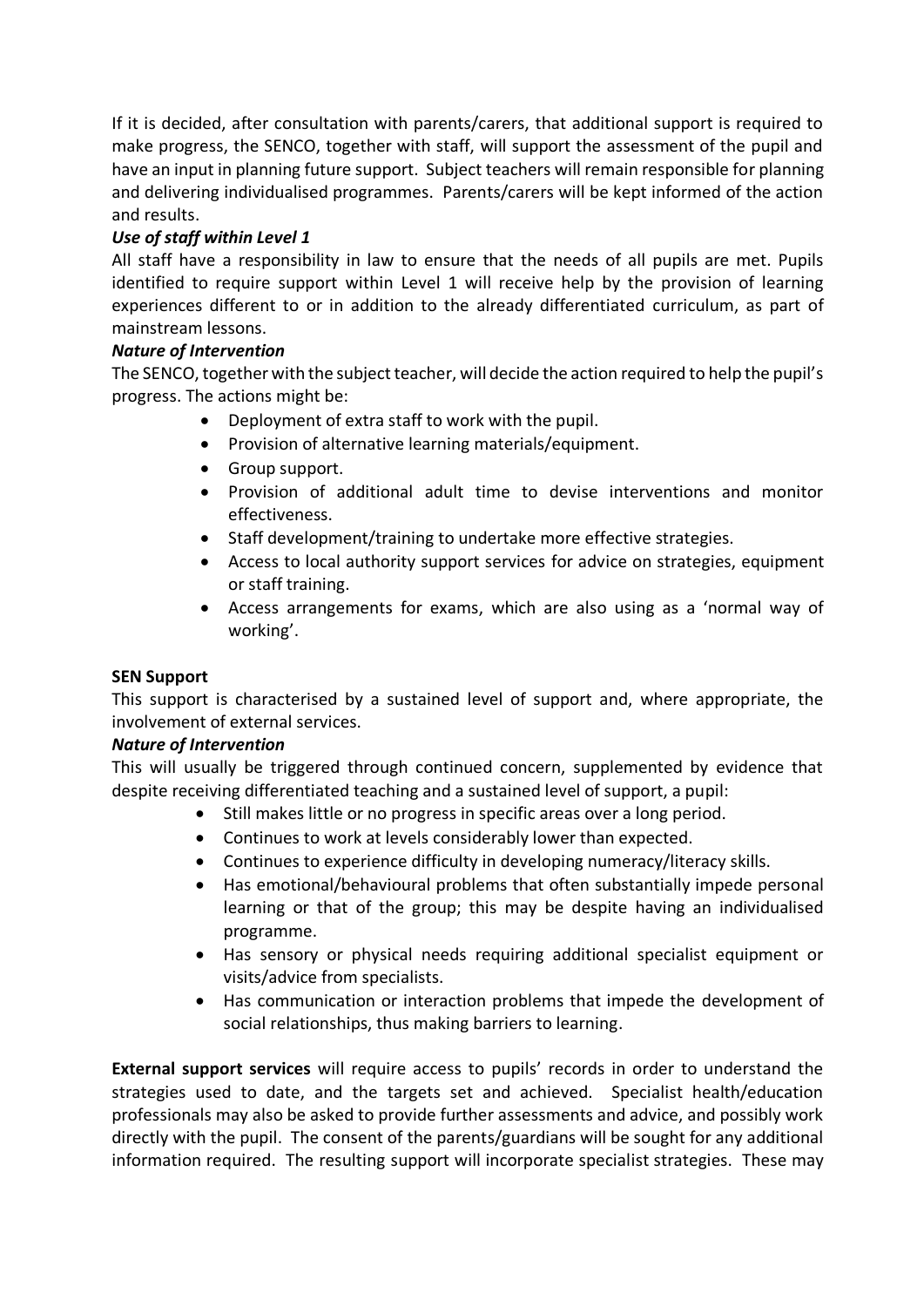be implemented by the subject teacher but involve other adults. Where appropriate, direct intervention/support from a specialist/teacher may be requested.

## **Education and Health Care Plan (EHCP)**

This will be requested from the Local Authority when, despite an individualised programme of sustained intervention within SEN support a pupil remains a significant cause for concern. An EHCP may also be requested by a parent/carer or an outside agency. The following information will be available:

- Invention that has been put in place to date
- Pupil's provision to date
- Records and outcomes of reviews undertaken.
- Information on the pupil's health and relevant medical history.
- Pupil's attainment.
- Literacy/Numeracy attainments.
- Relevant assessments from specialists such as support teacher and educational psychologists.
- The views of parents/carers and the pupil.
- Social Services/Educational Welfare Service reports.
- Any other professional involvement.

An EHCP will normally be provided where the Local Authority considers the pupil requires provision beyond what the school can offer. It is recognised that a request for an EHCP does not automatically lead to an EHCP being offered. An EHCP will include details of learning objectives and these will be used to develop targets that are:

- Matched to the longer term objectives set in the EHCP.
- Established through consultation with parents/carers and the pupil.
- Implemented in the classroom.
- Delivered by the subject teacher with appropriate support where specified.

## *Review of ECHPs*

These must be reviewed annually; the LA will provide information, at the start of each school year, on those pupils requiring reviews. The SENCO will organise these reviews and invite:-

- Parents/guardians.
- The pupil.
- Relevant staff.
- A representative of the LA.
- Any outside agencies considered appropriate.

The aim of the review will be to:

- Assess the pupil's progress in relation to their targets.
- Review the provision made in the context of the pupil's levels of attainment in basic literacy and numeracy.
- Consider whether the ECHP is still appropriate in the context of performance during the year, and whether to stop, continue or change it.
- Set new targets for the coming year.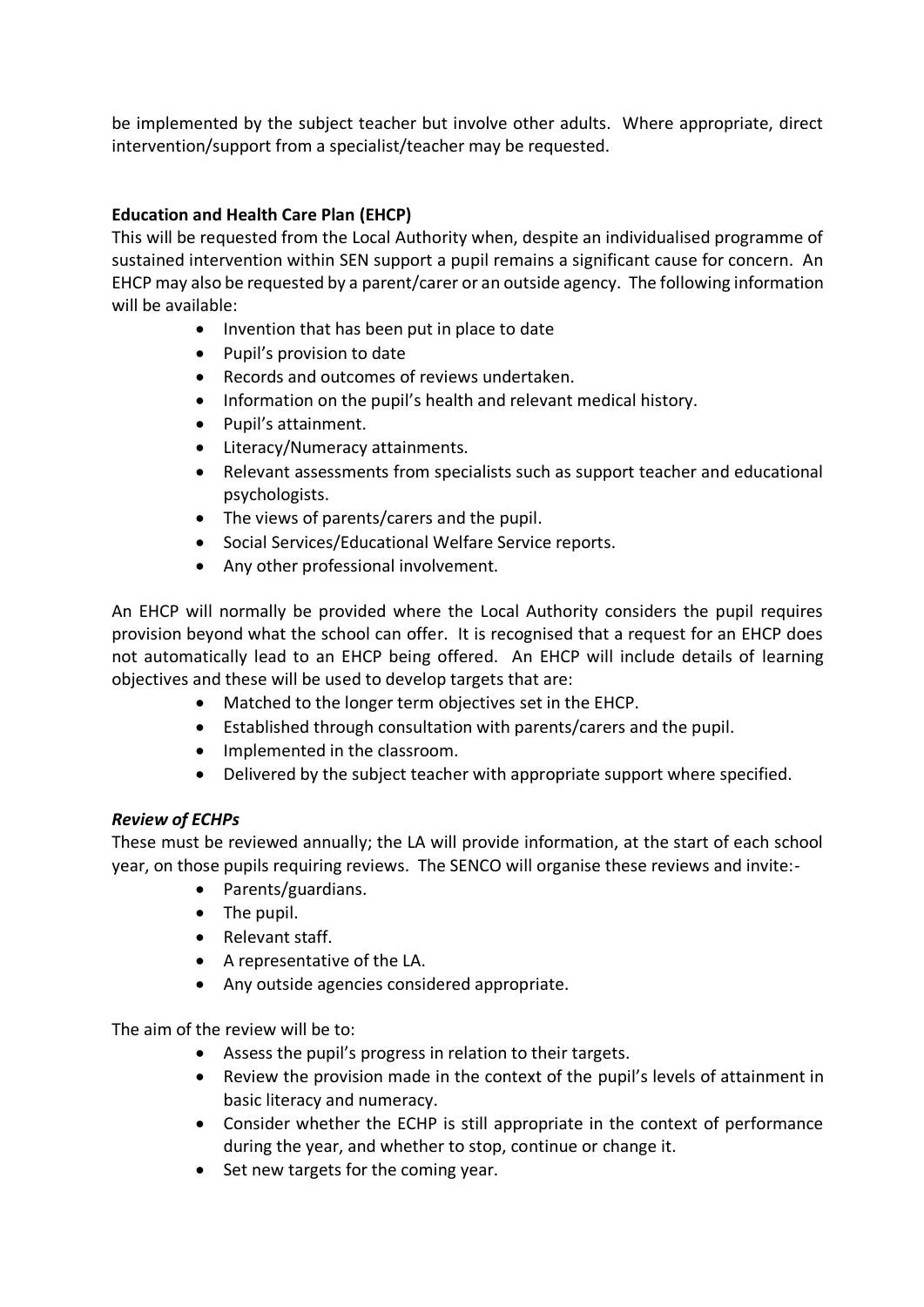### **EAL**

Particular care will be provided for those pupils whose first language is not English. Their progress is monitored across all curriculum areas in order to ascertain whether any problems arise from uncertain command of English or from special educational needs. It may be necessary to assess their proficiency in English before planning any additional support that may be needed. A separate EAL policy is available.

#### **Access**

We are an inclusive learning community and take all practical steps to ensure our environment, facilities, curriculum and working practices are accessible to all pupils, staff and visitors. We do this by:

- Ensuring physical access to areas within the constraints of the buildings and by the provision of technology to enhance provision and performance when appropriate.
- Promoting non-discriminatory and inclusive working practices for all, ensuring that all feel equal and important participants in our work.

# **5. Roles and responsibilities**

## **5.1 The SENCO**

The SENCO is Mrs Sarah Hilton s.hilton@st-nicholas.cheshire.sch.uk . She will:

- Work with the Headteacher and SEN governor to determine the strategic development of the SEN policy and provision in the school
- Have day-to-day responsibility for the operation of this SEN policy and the co-ordination of specific provision made to support individual pupils with SEN, including those who have EHC plans
- Provide professional guidance to colleagues and work with staff, parents, and other agencies to ensure that pupils with SEN receive appropriate support and high quality teaching
- Advise on the graduated approach to providing SEN support
- Advise on the deployment of the school's delegated budget and other resources to meet pupils' needs effectively
- Be the point of contact for external agencies, especially the local authority and its support services
- Liaise with potential next providers of education to ensure pupils and their parents are informed about options and a smooth transition is planned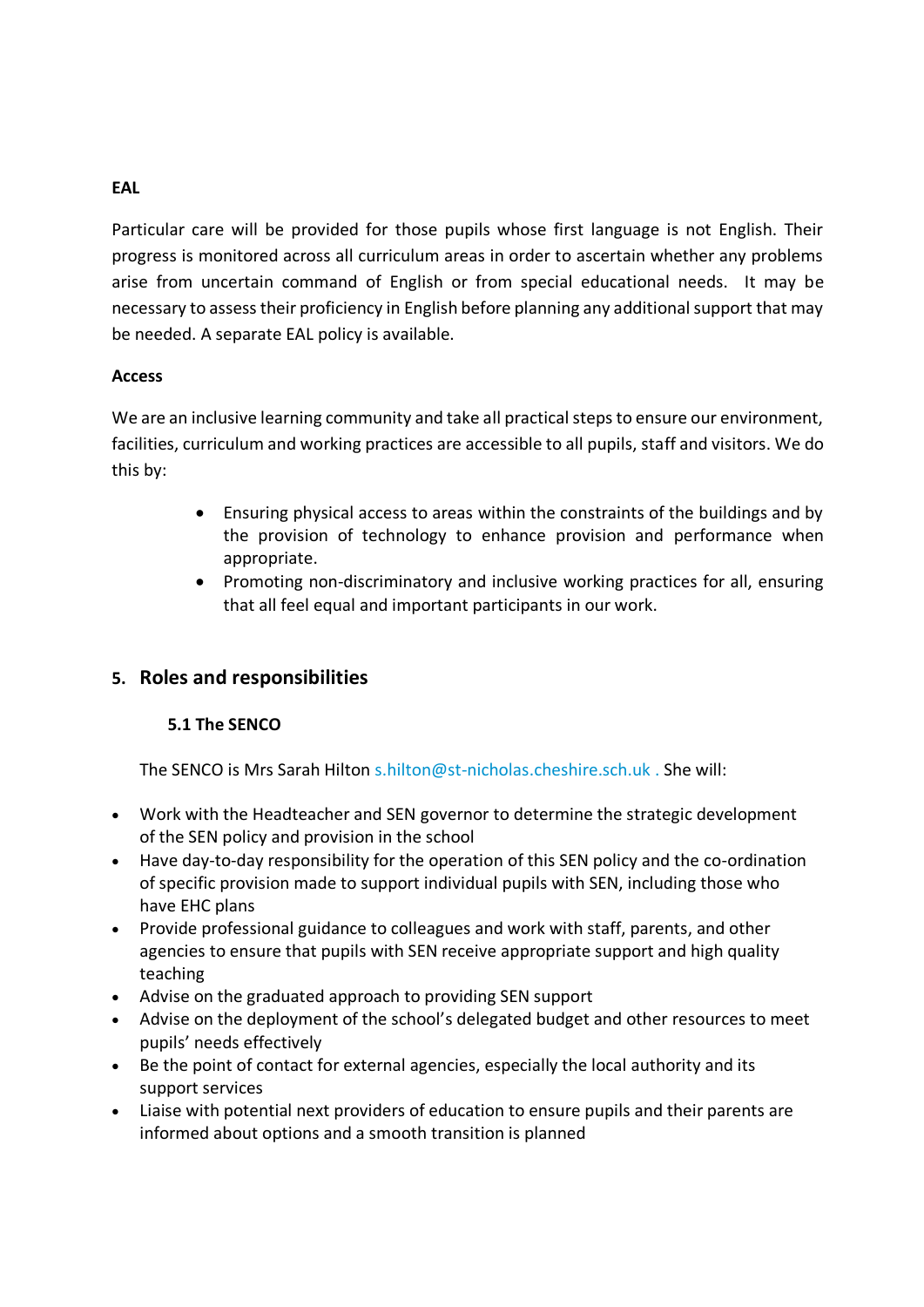- Work with the Headteacher and governing board to ensure that the school meets its responsibilities under the Equality Act 2010 with regard to reasonable adjustments and access arrangements
- Ensure the school keeps the records of all pupils with SEN up to date

# **5.2 The SEN governor**

The SEN governor is John Kerrigan – [j.kerrigangov@st-nicholas.cheshire.sch.uk](mailto:j.kerrigangov@st-nicholas.cheshire.sch.uk) . He will:

- Help to raise awareness of SEN issues at governing board meetings
- Monitor the quality and effectiveness of SEN and disability provision within the school and update the governing board on this
- Work with the Headteacher and SENCO to determine the strategic development of the SEN policy and provision in the school

## **5.3 The Headteacher**

The Headteacher Is Mr Richard Woods [r.woods@st-nicholas.cheshire.sch.uk.](mailto:r.woods@st-nicholas.cheshire.sch.uk) He will:

- Work with the SENCO and SEN governor to determine the strategic development of the SEN policy and provision in the school
- Have overall responsibility for the provision and progress of learners with SEN and/or a disability

# **5.4 Class/subject teachers**

Each class teacher is responsible for:

- The progress and development of every pupil in their class
- Working closely with any teaching assistants or specialist staff to plan and assess the impact of support and interventions and how they can be linked to classroom teaching
- Working with the SENCO to review each pupil's progress and development and decide on any changes to provision
- Ensuring they follow this SEN policy

# **6. Our approach to teaching pupils with SEN**

## **6.1 Transition arrangements for students with SEN**

In the normal course of events our transition arrangements are such that all students who will be attending St. Nicholas Catholic High School will, in the summer term of Year 6 meet, in their Primary School environment, a key member of staff from the school. Students then attend St. Nicholas Catholic High School for two Induction Days. Some students will, on account of their additional needs, require an enhanced transition. This may require additional visits in order that students can experience various aspects of the school day in advance of Induction Days or following Induction Days and in response to any issues that are identified.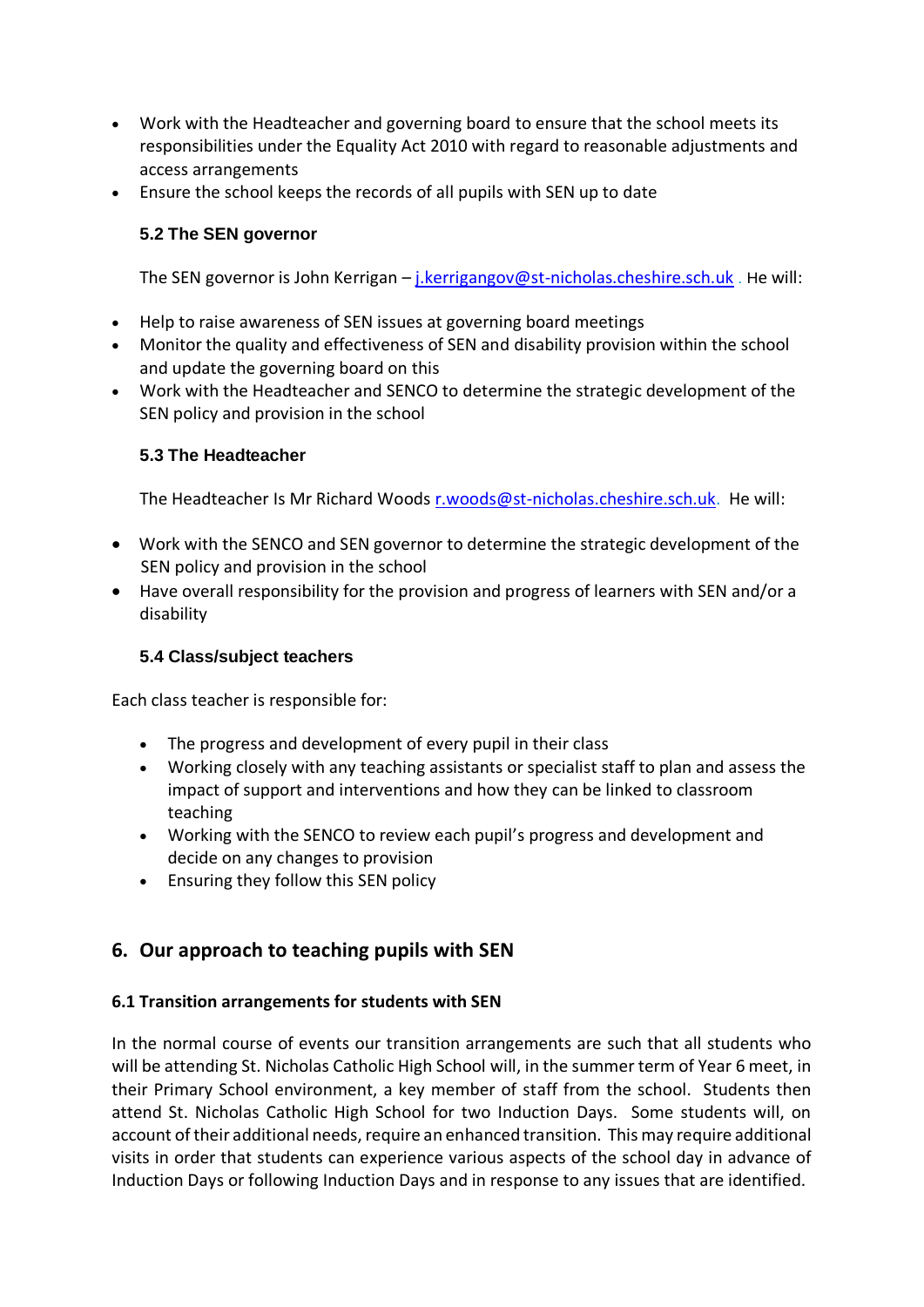Transition information is arranged when staff make their visits to primary schools. In the case of students with additional needs, direct communication between parents/carers/primary colleagues and the SENCO may be required. For some students, additional work may be needed, e.g. extra transition visits, particularly for students who are on the Autistic Spectrum. All SEN documentation is transferred from Primary Schools late in the summer term.

# **6.2 Supporting pupils moving between phases and preparing for adulthood**

We will share information with the school, college, or other setting the pupil is moving to. We will agree with parents and pupils which information will be shared as part of this.

- We invite parents of SEN students to visit the school during Year 5 and meet the SENCO at this stage to discuss their child's needs.
- Where possible the SENCO will attend the Year 6 transition review for those students who have an EHCP. Additional transition arrangements may be made at these reviews e.g. extra visits, travel training etc. in addition to the transition days undertaken by all students.
- SEN students that are moving between key stages will have transition reviews in conjunction with EHCP annual reviews in Year 9.
- SEN students will have access to specialist careers guidance advice throughout KS4 and a transition review meeting in Year 11 will identify the support they need in moving to post16 education.
- School invites vulnerable students to attend summer school before they officially join the school in September.

The effectiveness of the SEN department is also reviewed through analysis of outcomes, observation of lessons and other provision, student voice and feedback from parents and carers. This is then reported to SLT and the Governing Body. We also evaluate effectiveness of SEN provision by using pupil questionnaires and provision maps to measure progress.

Teachers are responsible and accountable for the progress and development of all the pupils in their class. High quality teaching is our first step in responding to pupils who have SEN. This will be differentiated for individual pupils. We will also provide the following interventions:

# **6.3 Adaptations to the curriculum and learning environment**

To enable access to the curriculum for students with SEND, the school provides:

- Individual teaching programmes
- Individual timetables
- Intervention resources
- Specialist equipment
- Teaching Assistants
- Specialist teachers
- Using recommended aids, such as laptops, coloured overlays, visual timetables, larger font, etc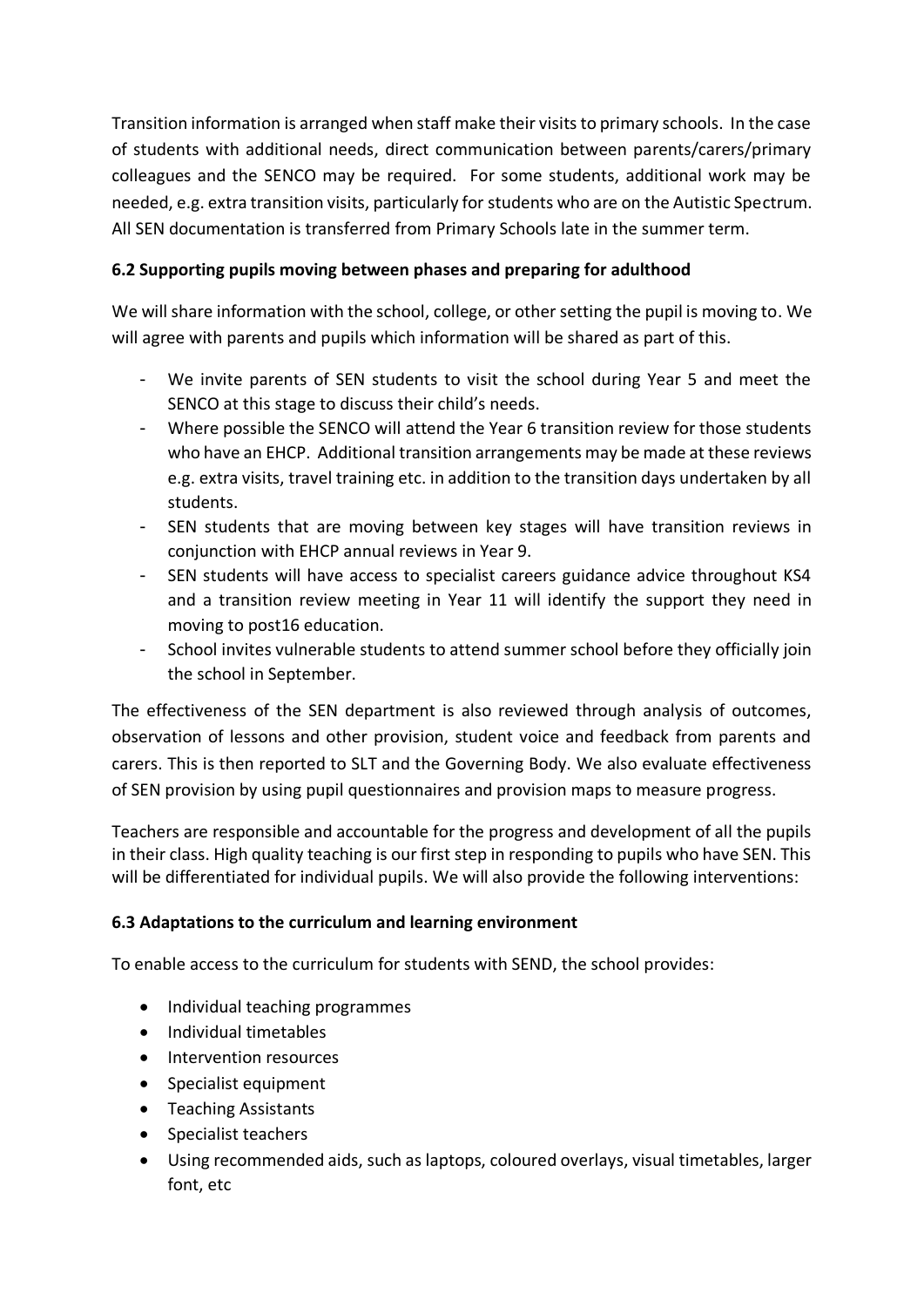• Differentiating our teaching, for example, giving longer processing times, pre-teaching of key vocabulary, reading instructions aloud, etc.

The school was built in the 1950s and it has, over the years, improved the accessibility of the school for students with SEND. These include:

- Installing lifts in the main building and the sports hall making all facilities accessible.
- Making the school more accessible to the visually impaired with clearer delineation of stairways and obstacles.
- Installing two disabled toilets.
- Specialist room to support a student with specific needs.
- Differentiating our curriculum to ensure all pupils are able to access it, for example, by grouping, 1:1 work, teaching style, content of the lesson, etc.
- Adapting our resources and staffing

There are facilities for small group/individual teaching in the Learning Support Rooms. All members of the school community, including students, are invited to inform the school of any disability they have. The Autism Resource is divided into two rooms. These rooms are for teaching and supporting the students during unstructured times.

## **6.4 Additional support for learning**

We have 14 teaching assistants in the mainstream school and 6 in our Autism Resource centre who are trained to deliver interventions. Teaching assistants will support pupils on a 1:1 basis when an intervention is specific to them. They will also support pupils in small groups when being in a group is crucial, for example Social Skills.

Our SENCo has 8 Years' experience in this role and has worked as a Special Needs Coordinator for students aged 4 to 18 years. She has work extensively with pupils who have a wide variety of needs including Social and Emotional needs, Physical and Sensory needs, ADHD, ASD, Dyspraxia and Dyslexia.

We use specialist staff for Precision teaching, 1 to 1 consolidation, typing skills, handwriting skills, social skills, homework support for SEN pupils, literacy and numeracy support. We have 5 Learning Mentors, one for each year group, who support pupils with their social, emotional and mental health needs. We also have a part-time dyslexia specialist.

## **6.5 Evaluating the effectiveness of SEN provision**

The provision and progress of students with SEN are evaluated by using summative and formative procedures. In lessons teacher will use student tracking procedures and homework tasks as measures of achievement and progress. This will identify whether the interventions implemented for a specific student are having the desired impact.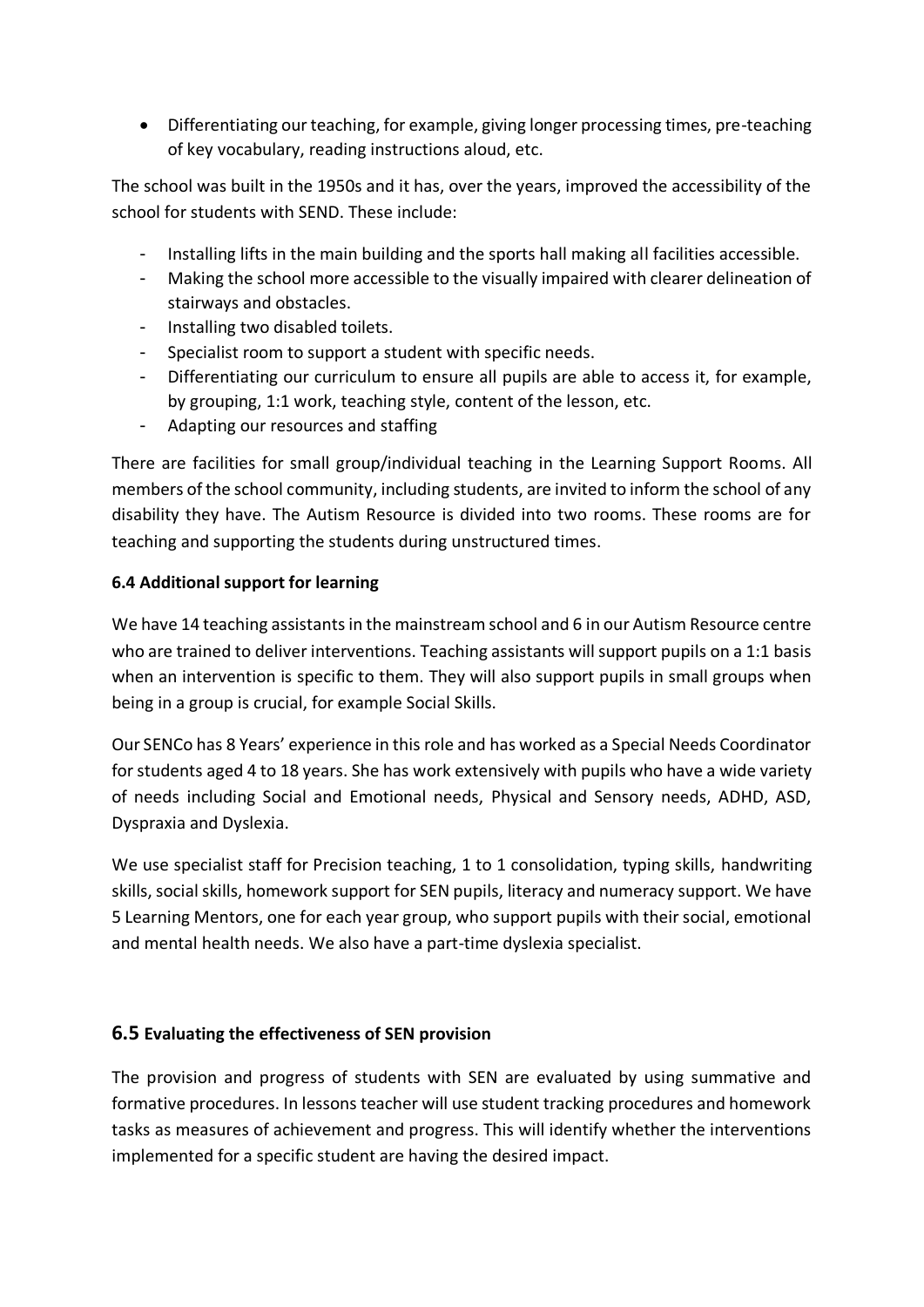The effectiveness of the provision and progress of students with SEN is reviewed by the SENCo using external and internal data sets for comparison, e.g. Raise Online, Fischer Family Trust etc.

## **6.6 Special arrangements for pupils with SEN for examinations**

Pupils with Special Educational Needs may need special arrangements to ensure access to public examinations. Pupils may need to be assessed and their needs identified as follows:

- Access arrangements will be identified at the start of each academic year through the SEN register, EHCPs, Provision Maps, the pastoral team, teachers and parents.
- Investigations and assessments will be conducted, where appropriate, using external assessment where necessary.
- The SENCO will liaise with the examination officer to ensure that necessary applications are made and arrangements are put in place.

A separate Access Arrangements policy is available.

# **7. Working with other agencies**

We work with the following agencies to provide support for pupils with SEN:

- ❖ The Educational Psychology Service
- ❖ Sensory Services (hearing/vision impaired students)
- ❖ Therapy Services (Speech and Language, Occupational Therapy, Physiotherapy)
- ❖ The Autism Team
- ❖ The SEN Assessment and Monitoring Team
- ❖ The School Nurse and specialist Nursing services
- ❖ Education Welfare Service
- ❖ Information, Advice and Support Service (previously known as Parent Partnership)
- ❖ Special Schools
- ❖ Specialist Inclusion Services
- ❖ Children and Adolescent Mental Health Service (CAMHS)
- ❖ Family Case Workers
- ❖ Primary Schools
- ❖ Childrens' Social Care
- ❖ Local Authorities
- ❖ Other High Schools
- ❖ Young Peoples Services (Connexions)

# **8. Complaints Procedure**

The school aims to be sensitive to the needs of the students and their parents. The SENCO is open to seeing parents at mutually agreed times to discuss the needs of their children and the school's provision for them, including aspects such as health, progress, behaviour at